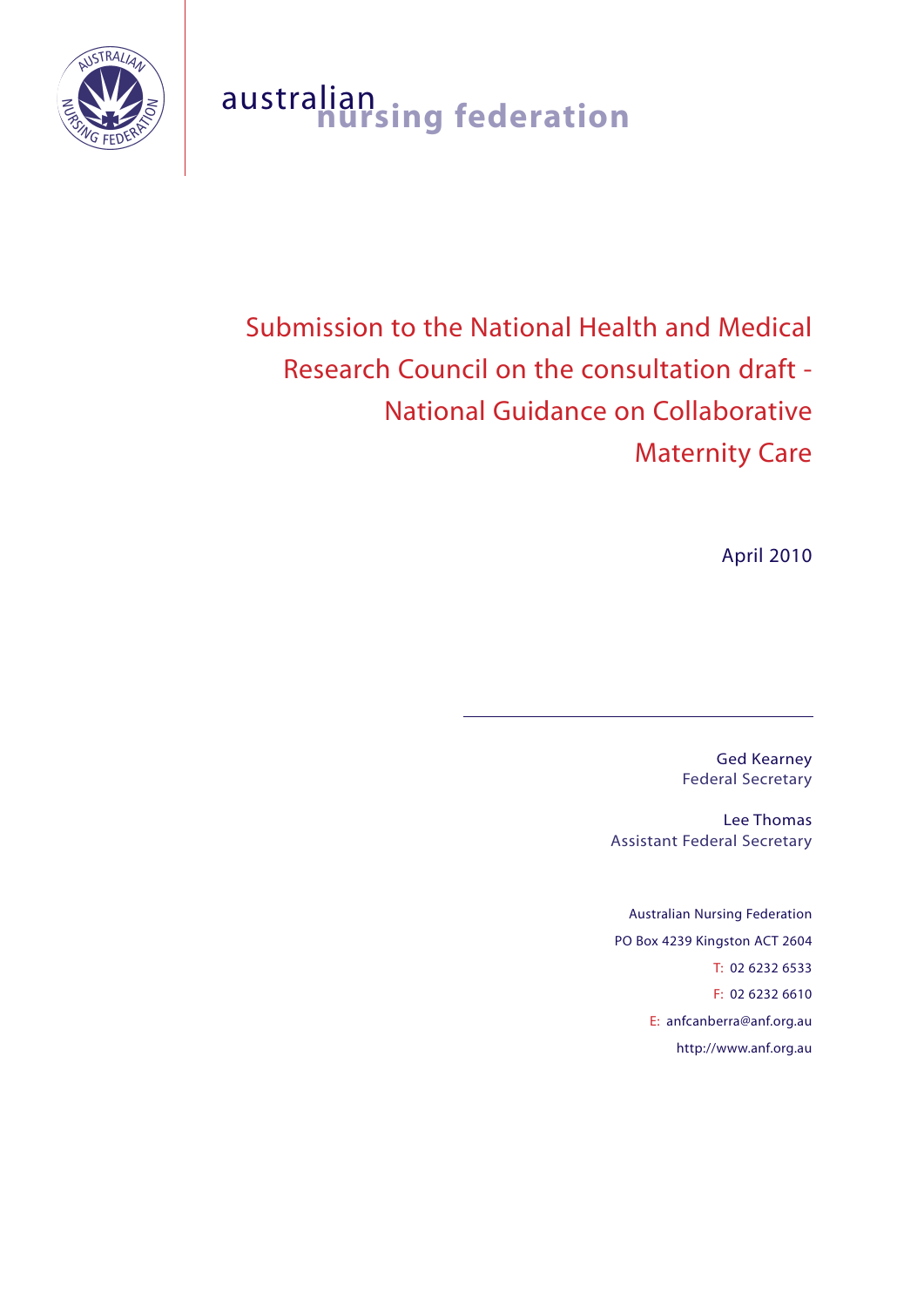# 1. Introduction

The Australian Nursing Federation (ANF) was established in 1924. The ANF is the largest industrial and professional organisation in Australia for nurses and midwives, with Branches in each State and Territory of Australia.

The core business for the ANF is the professional and industrial representation of our members and the professions of nursing and midwifery.

With a membership of over 175,000 nurses and midwives, members are employed in a wide range of enterprises in urban, rural and remote locations in both the public and private health and aged care sectors.

The ANF participates in the development of policy relating to: nursing and midwifery practice, professionalism, regulation, education, training, workforce, and socio-economic welfare; health and aged care, community services, veterans' affairs, occupational health and safety, industrial relations, social justice, human rights, immigration, foreign affairs and law reform.

The ANF is pleased to provide comment to the national consultation being undertaken by the National Health and Medical Research Council on behalf of the Australian Government Department of Health and Ageing (DoHA) in relation to the draft document - *National Guidance on Collaborative Maternity Care*.

Of the 245,491 registered nurses in Australia in 2007, 52,374 were authorised as midwives, with 18,200 identifying as having a primary work place of midwifery.1 Within the membership of the ANF there are approximately 11,000 midwife members. We therefore have a genuine interest in professional, industrial and regulatory issues pertaining to midwives.

Given the size of the midwifery cohort within our membership it is disappointing that the ANF was omitted from the stakeholder consultations.

# 2. Midwives

Midwives, as members of a self-regulated health profession, are autonomous providers of midwifery care under the nurses and midwives Acts within the State/Territory in which they are regulated and in which they practice. This means that they have independent authority to act within their scope of practice and they are accountable for their own clinical decision-making and the outcomes of their actions when caring for women in the ante-natal, intra-partum and post-natal phase of pregnancy.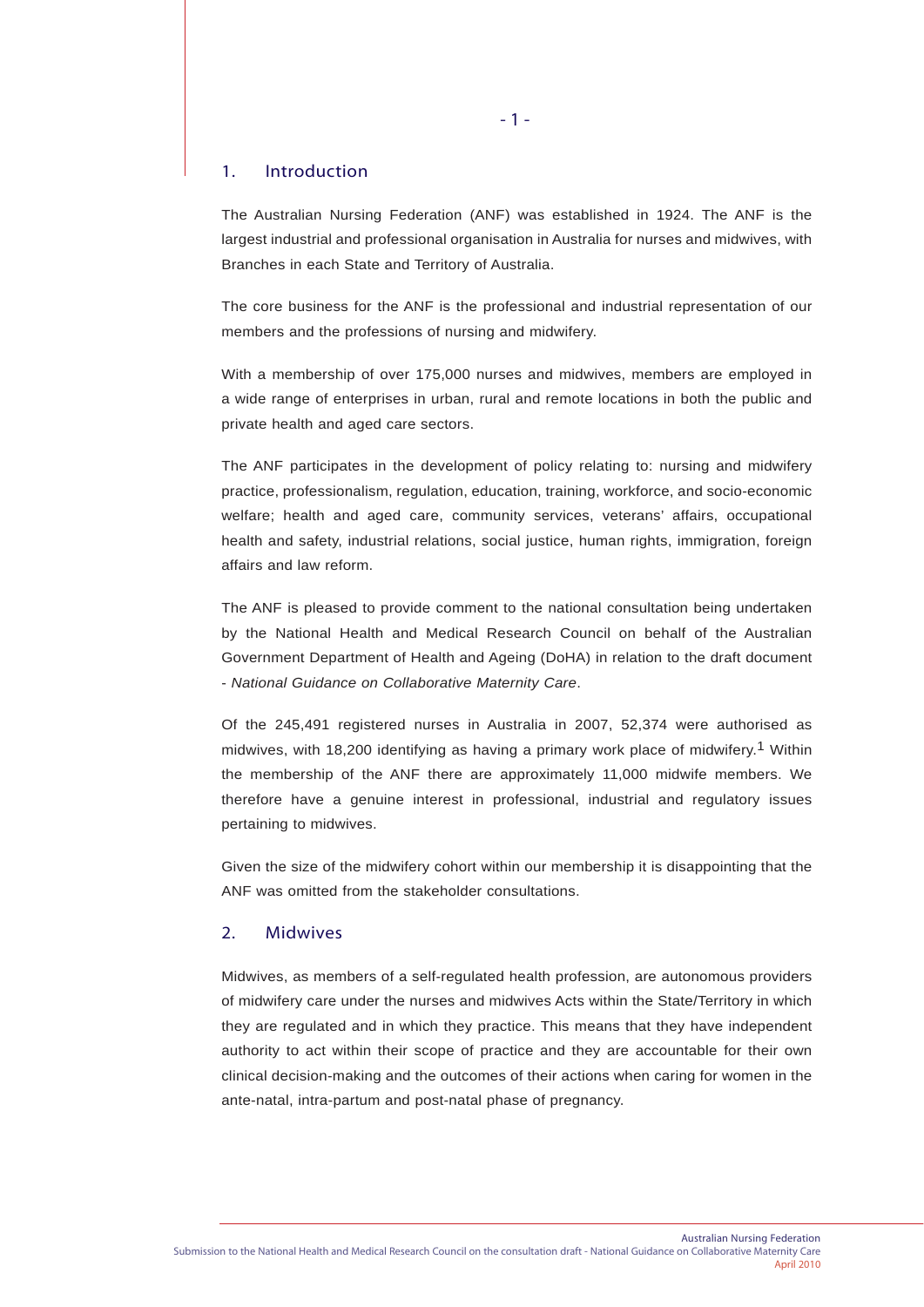Midwives and nurses together form the largest health professional group in Australia, comprising over 55% of the entire health workforce<sup>2</sup> and providing health care to people across their lifespan. Midwives and nurses are also the most geographically dispersed health professionals in Australia, working in homes, schools, communities, general practice, local councils, industry, offshore territories, aged care, retrieval services, rural and remote communities, Aboriginal and Torres Strait Islander health services, hospitals, the armed forces, universities, mental health facilities, statutory authorities, general businesses, and professional and industrial organisations; and practice across all socioeconomic spheres .

The practice of midwives' is described as being woman centred; a primary health care discipline founded on a partnership relationship between women and their midwife/s. Contemporary midwifery practice is based on a well health model of care..

Midwives contribute to the planning of care centered around a woman's and her family's health needs, her expectations and aspirations and recognise every woman's responsibility to make informed decisions for herself, her baby and her family.<sup>3</sup>

Midwifery practice includes prevention and health promotion as well the development of care plans in collaboration with the women and other health practitioners to facilitate normal birth and minimise risk. Women assessed as either a medical or social risk are referred at the most appropriate point to the most relevant health practitioner and further care by the midwife may be provided within the context of a multidisciplinary approach.<sup>4</sup>

Midwives work in a unique partnership with a woman and give support, care and advice during the antenatal period, during birth and in the postpartum period, and care for the newborn and infant. Midwifery practice includes health counselling and education, not only for the woman, but also within the family and the community. Involved in this is antenatal education and preparation for parenthood, as well as follow up care of the woman in regards to sexual or reproductive health and care and assessment of the young child.

Midwives seek assistance should the womens' requests not be consistent with best practice standards or contrary to safe practice. The Code of Professional Conduct for Midwives in Australia carries the statement that *Midwives practise in a manner that recognises the woman's right to receive accurate information; be protected against foreseeable risk of harm to themselves and their infant(s); and have freedom to make choices in relation to their care.5* Midwives also advocate on behalf of their clients, particularly those women from minority groups whose care might impact on traditional beliefs and practices, and often associated within an institutional context.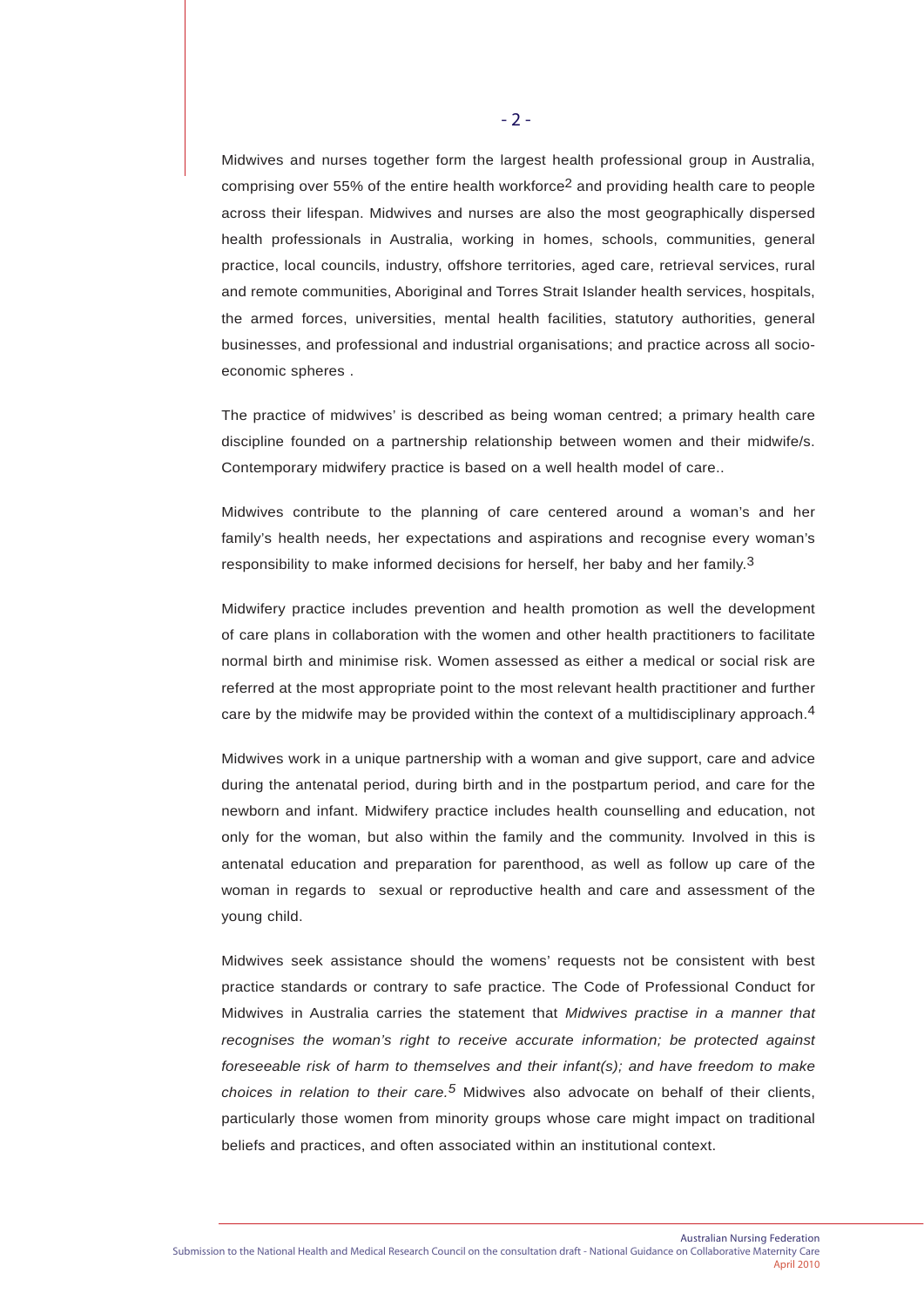# 3. General comment

The ANF supports the position of the International Confederation of Midwives (ICM) that "all women will benefit when there is continuity and collaboration among the range of health care workers … where such collaboration is based upon mutual trust and respect".6

The fourth paragraph in the *Introduction* to the NHMRC draft *National Guidance on Collaborative Maternity Care* (Guidance) document states that in order for midwives to access the provisions of the maternity reform package, they will be expected to demonstrate they are working in collaborative arrangements. However, unless General Practitioners and obstetricians have similar obligations to demonstrate that they too have collaborative arrangements in place, the aims of the Guidance are unlikely to be achieved. The Guidance document needs to reflect the fact that there must be a two-way commitment to collaboration in maternity care. Currently the document makes reference to midwives working collaboratively with medical colleagues but does not refer to medical colleagues working collaboratively with midwives. This omission leads to the erroneous inference that midwives are in a subservient position rather than in a collegial position with medical colleagues in collaborative maternity care.

# 4. Specific comments

## 4.1 Maternity care collaboration: definition and principles

Collaborative care involves collaboration with the woman (respecting their physical, emotional, social and cultural needs) and for the woman (creating a safe, high-quality, evidence-based and woman-centred environment). The ICM supports the view that collaborative care is grounded in continuity of care and that this collaboration "should be constructive and focused on women's needs at every level".7

In their article on collaboration, Way, Jones and Busing (2000) highlight the fact that "collaboration has become a buzzword that too few healthcare planners or providers can accurately define". Through their project they defined collaborative practice "as an inter-professional process for communication and decision making that enables the separate and shared knowledge and skills of care providers to synergistically influence the client/patient care provided".<sup>8</sup> The ANF is supportive of this definition and the notions of collaborative practice espoused by Way (*et al*, 2000) that it involves "working relationships and ways of working that fully utilises and respects the contribution of all providers involved".9 Of the seven essential elements identified through their research project as being integral to successful collaborative practice the ANF considers that it is worth noting the commentary on 'autonomy':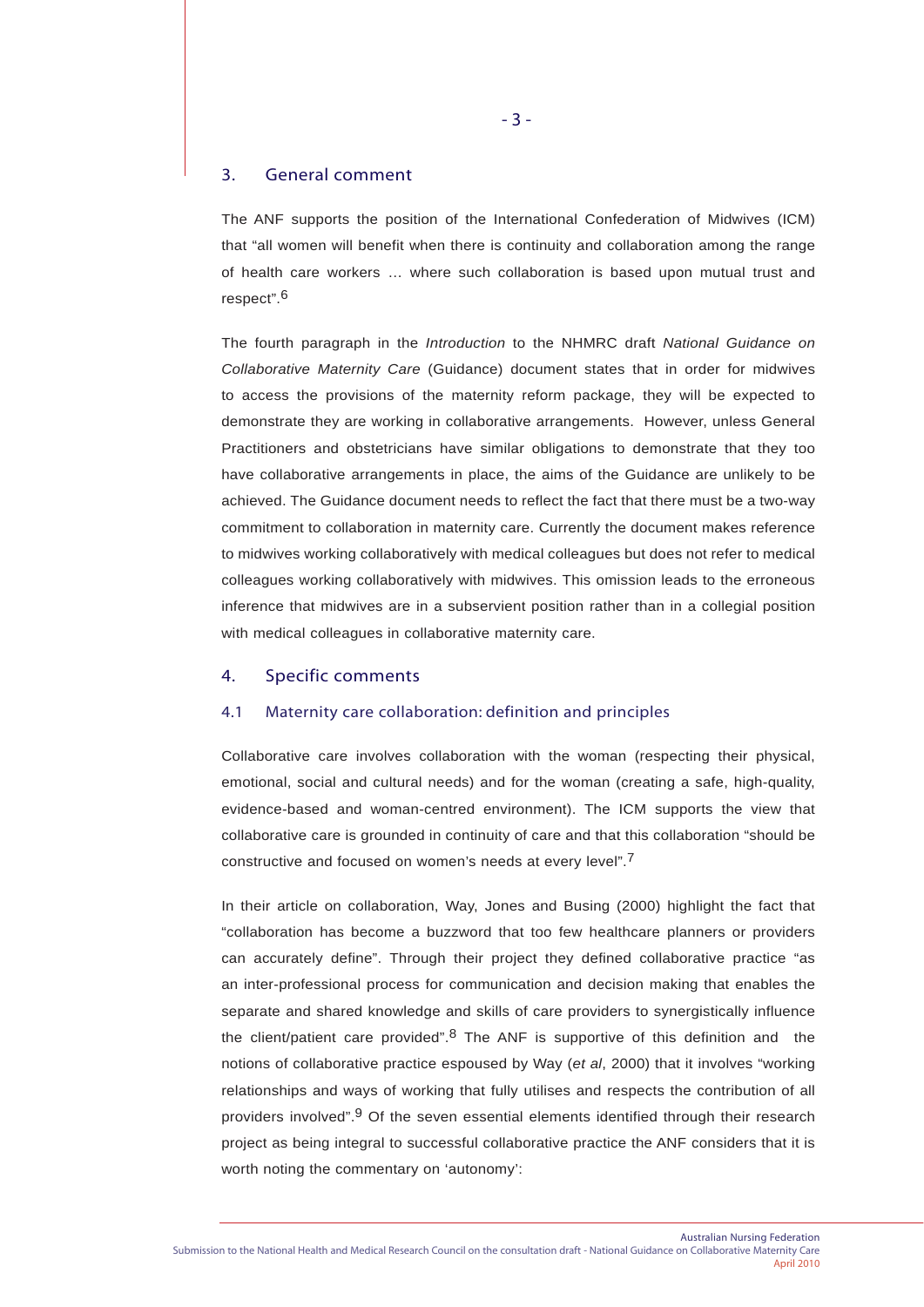*Autonomy involves the authority of the individual providers to independently make decisions and carry out the treatment plan. Autonomy is not contrary to collaboration and serves as a complement to shared work. Without the ability to work independently, the provider team becomes inefficient and work becomes unmanageable. …. Both partners need to fully understand and support practice autonomy, as well as, shared decision making from a liability perspective.10*

With reference to the proposed definition and principles of maternity care collaboration in the NHMRC draft document (p. 3) the ANF supports the statements, with suggested amendments as shown in bold type:

#### *Definition:*

*In maternity care, collaboration is a dynamic process of facilitating communication, trust and pathways that enable health professionals to provide safe, woman-centred continuity of care. Collaborative maternity care enables women to be active participants in their care.*

*Collaboration includes clearly defined roles and responsibilities for everyone involved in the woman's care, especially for the person the woman sees as her maternity care coordinator.*

#### *Principles:*

*(only those where suggested amendments be made are shown)*

*1. Maternity care collaboration places the woman at the centre of her own care, while supporting the professionals who are caring for her (her carers). Such care is coordinated according to the woman's needs, including her cultural, emotional, psychosocial,* **spiritual** *and clinical needs.*

*Insert a new principle before the existing No. 4:*

*Collaboration is a process where two or more independent professionals work together with the woman to achieve common goals by sharing knowledge, learning and building consensus.*

*4. Collaborating professionals, regardless of the model of care, establish a clearly defined and inclusive (two-way) communication strategy using language that is sensitive and supports professional trust.*

*6. Collaborating professionals respect and value each others' roles, including skills, scopes of practice and clinical decision making, and provide support to each other in their work.*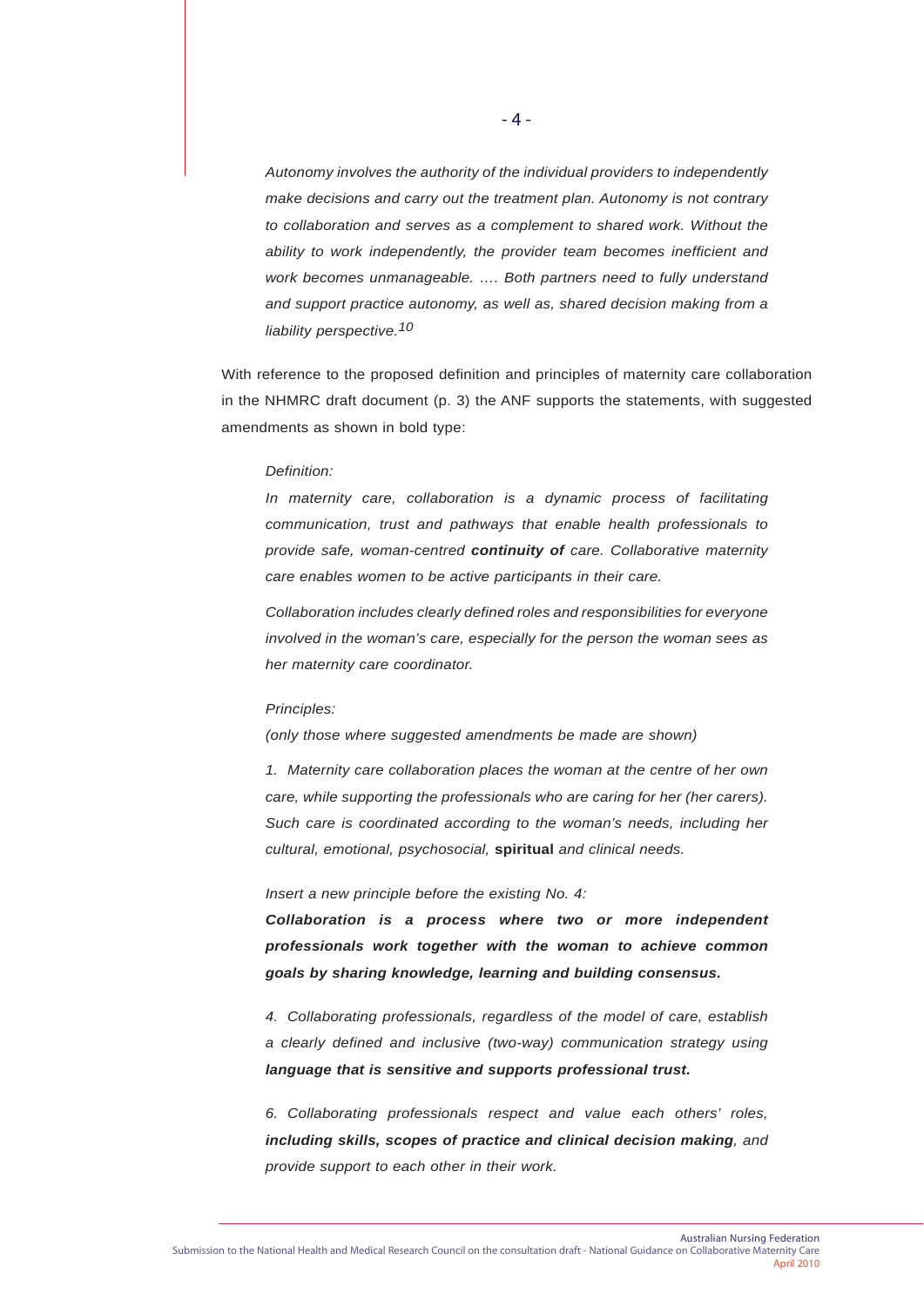The ANF agrees that there should be flexibility in collaboration in maternity care to allow for the diverse needs of women and the communities of which they are a part. The essential concern should be as the ICM describe it, that the collaborative care "should be constructive and focused on women's needs".11

# 4.2 Key elements of collaborative care

The ANF supports the elements of collaborative care as suggested by the NHMRC draft document with some minor amendments:

- woman-centred care and communication **ensuring a woman's involvement in communication about her care to allow her to make informed decisions based on best evidence**
- communication among professionals
- awareness of **each other's** disciplines and autonomy
- responsibility and accountability
- cooperation and coordination
- mutual trust and respect
- policies, procedures and protocols
- inter-professional learning
- organisational support
- systems **of governance**

The ANF concurs with the commentary in Chapter 2 in relation to the above named key elements of collaborative maternity care.

With respect to protocols and procedures it is the view of the ANF that these must be at local facility level and not at national level. The ANF does not support national protocols as this would risk introducing unnecessary inflexibility and impeding development of locally driven services which can meet specific needs of groups within individual communities.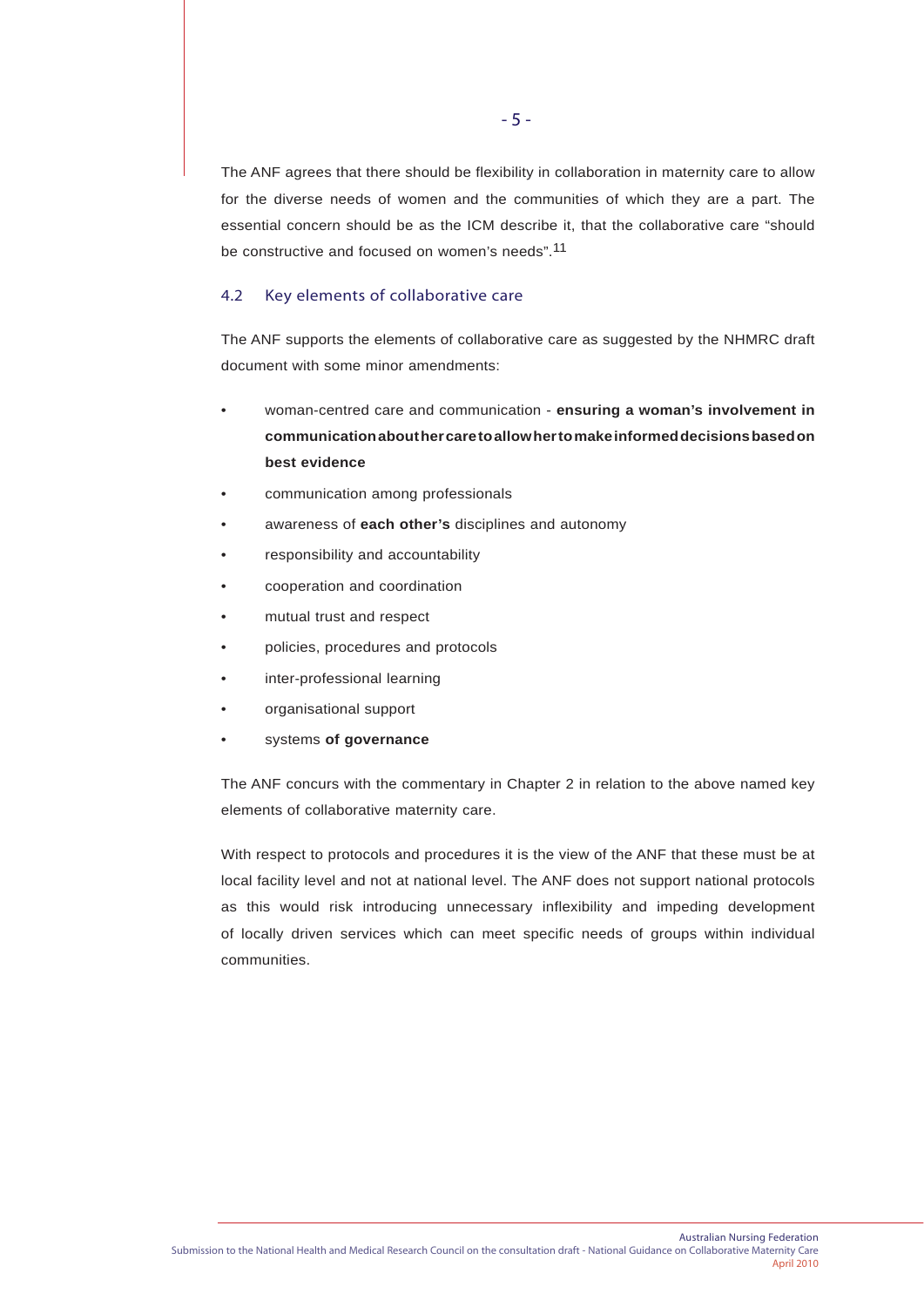#### 4.3 Establishing collaboration

#### *4.3.1 Credentialling*

While the key areas to consider when establishing collaboration, as outlined on page 21 of the draft Guidance document from the NHMRC, are fine, some of the commentary to follow in Chapter 3 appears medico-centric. For example, the references to credentialling use a definition and process which applies to the medical profession. For the medical profession, credentialling is between an individual and an organisaiton. For the nursing and midwifery professions credentialling is between an individual and a professional organisation. The Coalition of National Nursing Organisations defines credentialling as:

*The process by which an individual nurse is designated as having met established professional competency standards, at a specified time, by an agent or body generally recognised as qualified to do so. In Australia this is a voluntary process for nurses and credentialling is organised by the professional organisation and not nurse regulatory authorities. The purpose of credentialling or certification is to assure other professionals and the public that the person has mastered the skills necessary to practise a particular specialty and has acquired the standard body of knowledge common to that specialty.12*

It is the view of the ANF, that as credentialling is an entirely voluntary process for midwives in Australia, this should not be a requirement for clinical privileging of midwives to health services. Given the report states that medical practitioners who are part of the credentialling process could act to refuse access for midwives to health care facilities if there is 'real or perceived competition' between themselves and midwives (3.2.10 of the NHMRC draft Guidance document), strategies need to be implemented to ensure such refusal of access does not occur.

#### *4.3.2 Collaborative arrangements*

For midwives, collaboration with other health professionals is already a mandated part of midwifery practice. The regulatory professional practice framework within which midwives work - National Competency Standards for the Midwife, Codes of Ethics, Codes of Professional Conduct, National Decision Making Framework, and other standards as will be applied by the Nursing and Midwifery Board of Australia (NMBA) after 1 July 2010, requires collaborative practice.

- 6 -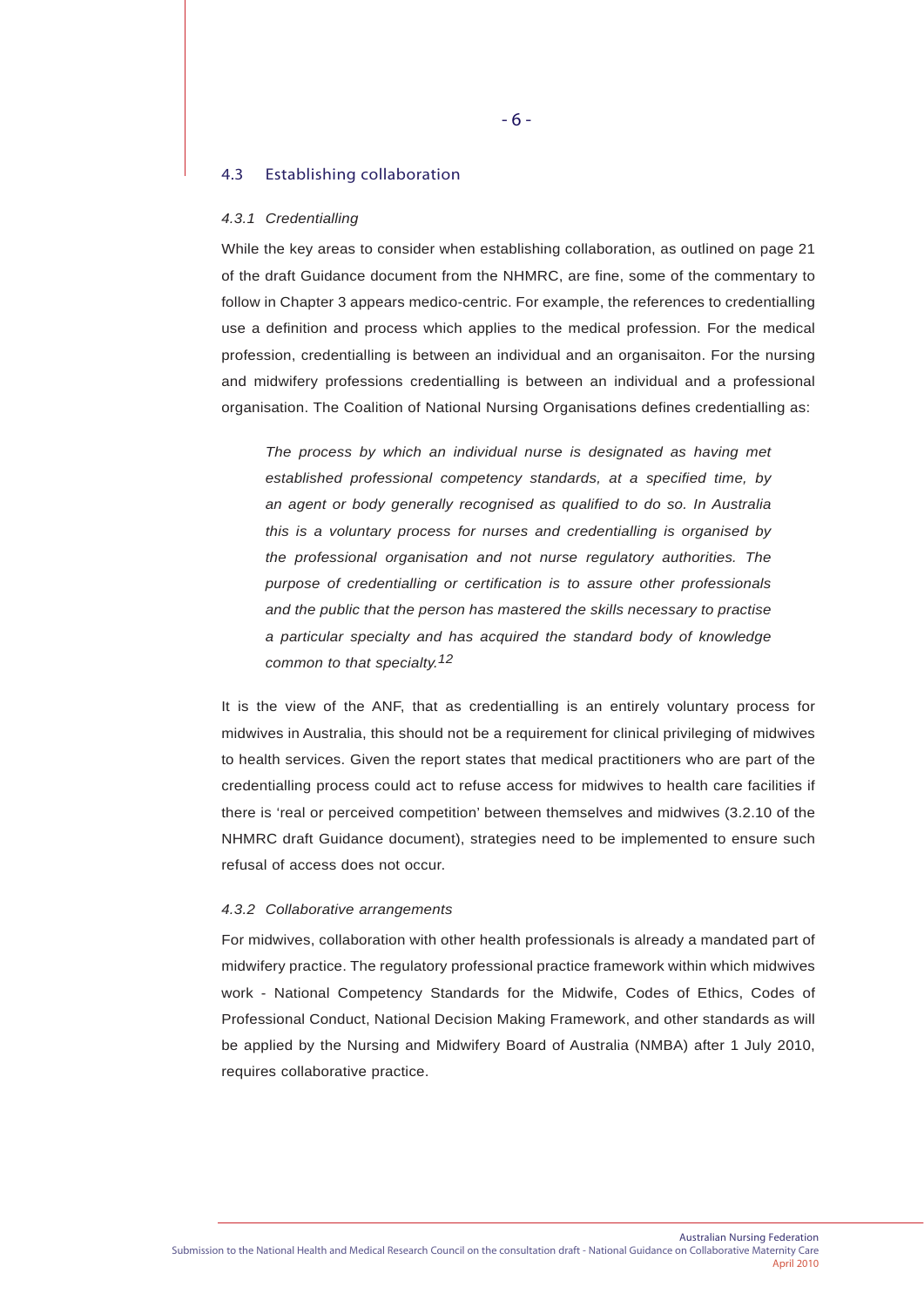Collaborative arrangements for eligible midwives, as agreed to by nursing and midwifery organisations\* is demonstrated by the following:

(\* Australian College of Midwives, Australian Nursing Federation, Australian Nursing and Midwifery Council, Maternity Coalition, Australian Private Midwives Association, and Royal College *of* Nursing, *Australia*)

- a self declaration of safety and competence to practise within the professional practice regulatory framework for nurses and midwives in Australia as required by the NMBA on annual renewal of registration;
- a signed declaration by the midwife detailing the midwife's commitment to:
	- o practice in accordance with the 'collaborative guidance' as determined by the NHMRC once completed and endorsed by the professions,
	- o collaborate with other health professionals with the consent of the woman as outlined in the Evidence of Collaborative Arrangements Flowchart (refer Attachment A),
	- o collaborate in accordance with the Australian College of Midwives *National Midwifery Guidelines for Consultation and Referral*13, or other agreed national guideline.
- maintenance of a comprehensive record in each woman's maternity care notes:
	- o documenting prospective plans for consultation and referral
	- o history of consultation, referral and discharge which is also communicated to other care providers as per flow chart
	- o maintained in triplicate with copies for woman and collaborating doctor or hospital.

Evidence of inadequate collaboration or other concerns may result in investigation by Medicare's Professional Services Review agency, and/or referral to the NMBA for investigation.

In identifying how a collaboration can work the ANF considers that midwives and medical practitioners do not need a written contract with each other to make sure that collaboration occurs. Collaborative practice is long standing between health professionals and collaborative arrangements do not need to be formalised in legislation. Midwives and their medical colleagues act ethically, professionally and within a legal framework.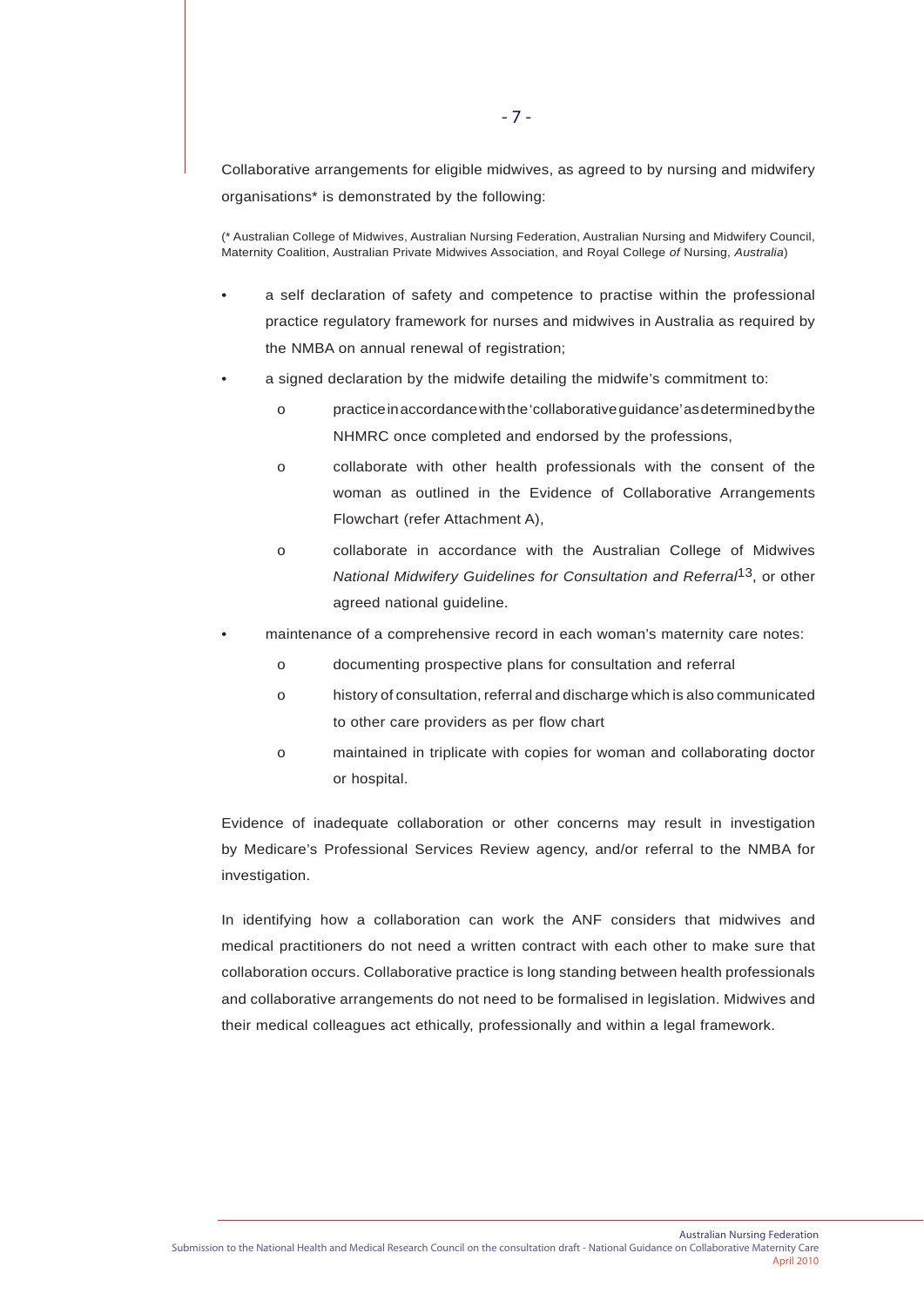#### *4.3.3 Sample brochures*

The sample brochures referred to in Chapter 3 of the draft NHMRC document (and attached at Appendix 2 of that document) are seen by the ANF as excellent information tools. However, there is a question posed on the second page of the first brochure which requires clarification: "What are the opportunities to evaluate the leadership?" It is the ANF's view that collaboration does not mean one profession dominating or overseeing another. It means respecting each other's interest and professional responsibility. In relation to maternity care, it requires midwives and medical colleagues having the confidence that each will inform and discuss client needs with the right clinician at an appropriate time. It also means that each health professional will act in a respectful professional manner at all times, recognising the limit of one's scope of practice, calling on another professional if needed. Existing regulatory processes for each profession which underpin professional practice ensure quality, safety, accountability and responsibility in the public's interest.

#### *4.3.4 Roles and responsibilities*

While a woman may enlist the assistance of a 'doula', or 'strong women', such individuals are not health practitioners, and should not be part of the collaborating partnership/team. They are there to support the woman during her pregnancy, labour and birth – they are not part of the health professional team vested with the responsibility of ensuring optimal outcomes for mother and baby. 'Hospital personnel' needs more definition – if the intent is to include, for example, a social worker or pastoral care worker, then that should be stated. The term 'hospital personnel' is too broad and all encompassing to get a sense as to whom the document may be referring.

#### *4.3.5 Rural and remote areas*

With reference to the sixth dot point – Access to hospitals: such requirements may be 'setting the bar too high'. That is, such requirements may be too onerous for a midwife to undertake, and may militate against midwives in rural and remote areas choosing to become endorsed as eligible midwives. This section should also be read in conjunction with the commentary on credentialling for midwives at 4.3.1.

# 4.4 Clinical resources for collaboration

The ANF supports the use of clinical guidelines which promote safe, competent practice which is based on the best available evidence; and which has mechanisms for review and updating according to recommendations of validated research.

As has been previously noted, protocols and procedures must be developed at local facility level and not at national level. The ANF does not support national protocols as this introduces unnecessary inflexibility and impedes development of locally driven services which can meet specific needs of groups within individual communities.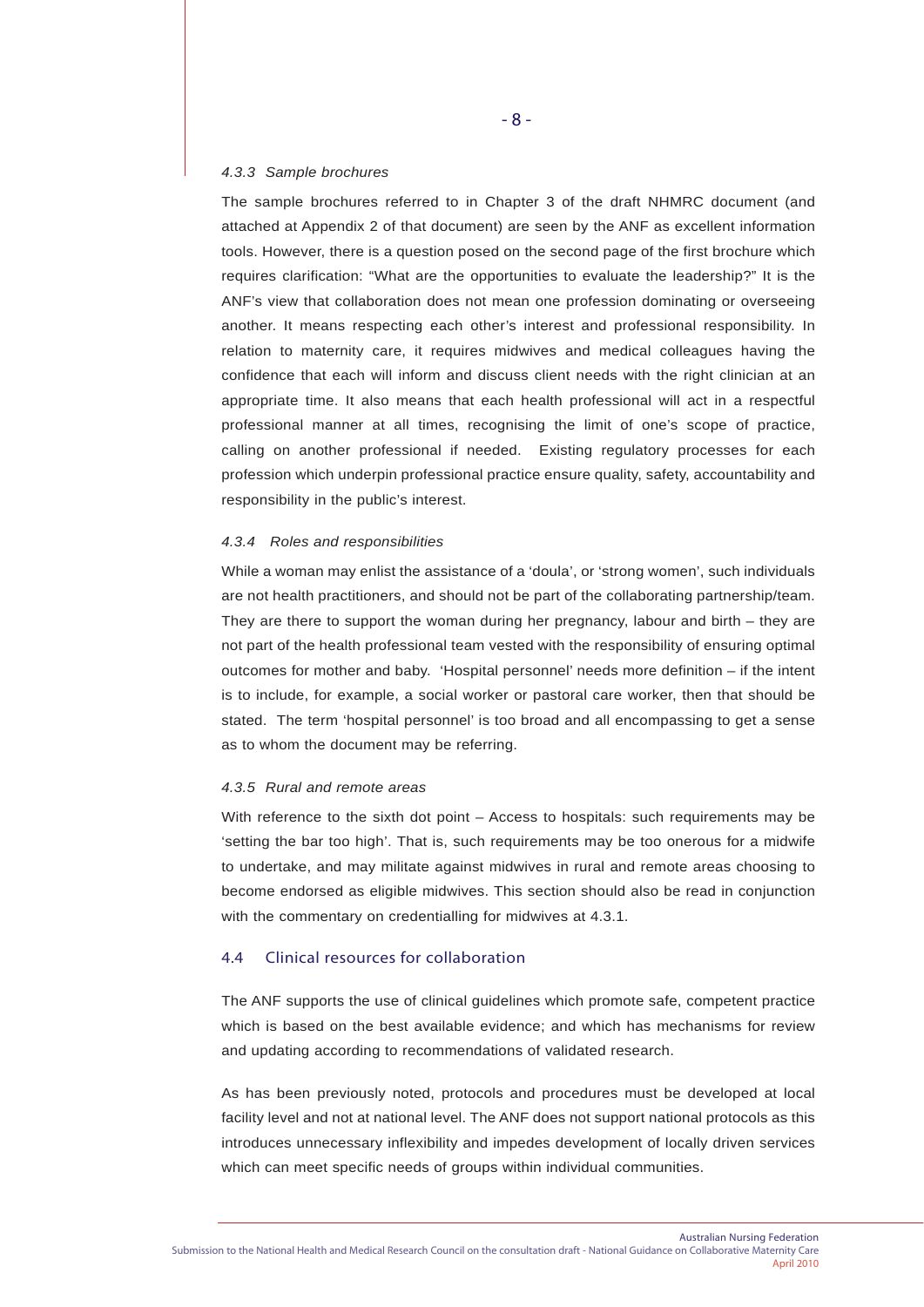# 4.5 Monitoring and evaluation

The ANF is supportive of mechanisms for on-going individual practitioner reflection on practice, and peer review. In addition, there must be processes at the collaborative care and organisational levels, for monitoring and evaluation that collaborative arrangements are benefiting the client group – women – and the health professionals.

# 4.6 Case studies

The ANF notes that none of the case studies refers to independent midwives in private practice.

# 5. Conclusion

The ANF has taken this opportunity of public consultation to provide advice to the National Health and Medical Research Council on the development of a document which provides guidance at a national level on collaborative maternity care.

With a cohort of approximately 11,000 midwife members within our total membership of over 175,000 the ANF has a genuine interest in professional, industrial and regulatory issues pertaining to midwives.

It is important that the arrangements for collaborative practice are based on mutual trust and respect, with a focus on the needs of women, their babies, and their families. Essentially the ANF has a primary concern to ensure that midwives are able to provide effective, efficient and safe midwifery care for women in our community, but cautions that in order for this to be realised, GPs and obstetricians need to be excepted to provide similar evidence of collaboration as that to be required of midwives.

The ANF looks forward to being involved in the finalisation of the Guidance document and to participating in the evaluation and review process of the collaborative arrangements for maternity care.